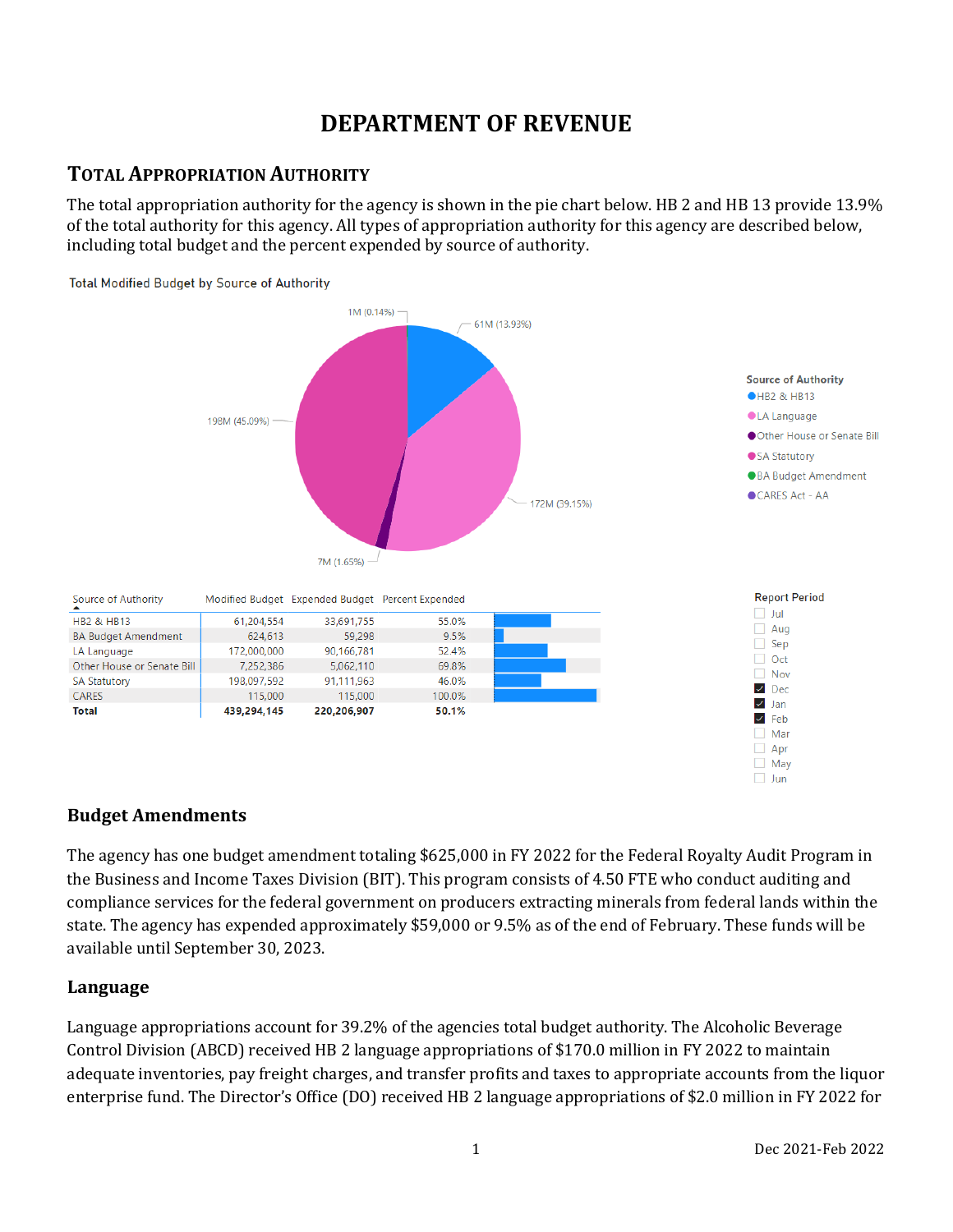payments to local governments for property taxes or fees under protest per 15-1-402(6)(d), MCA. The agency has expended approximately \$90.2 million or 52.4% of the ABCD language appropriation to date.

## **Other Bills**

Other house and senate bills account for \$7.3 million or 1.7% of the total FY 2022 budget for the Department of Revenue. As of the end of February, the Department of Revenue has expended approximately \$5.1 million or 69.8% of other house and senate bill appropriations. Further detail on the various bills is provided below.

## *HB 701 – Implementation of recreational and medical marijuana laws*

Of the \$7.3 million other house and senate bill appropriations, HB 701 accounts for \$6.9 million. During the 2021 Legislative Session, HB 701 was passed which established the Cannabis Control Division (CCD) in the Department of Revenue. The CCD is responsible for administering both recreational and medical marijuana programs. As of the end of February, \$5.0 million has been expended primarily for personal service and software equipment costs.

## *HB 667 – Tobacco tax allocation*

HB 667 revised the tobacco tax allocation for the operation and maintenance of state veterans' nursing homes. To comply with the administrative and computer programming expenses associated with implementing this bill, \$100 general fund was appropriated for operating costs. As of the end of February, no expenditures have been made.

## *SB 212 – Revision of property tax bills*

SB 212 revised laws related to property tax bills by requiring a property tax bill to be itemized by mill levy and indicate which levies are voted levies, as well as requiring property tax comparison information for the county to be provided with notices of reappraisal and published in newspapers. The Department of Revenue was appropriated \$25,000 general fund for publication costs. As of the end of February, no expenditures have been made.

## *SB 191 – Revise State Finance Laws*

The 2021 Legislature appropriated \$1.5 million in general fund and \$1.0 million in state special revenue to the Office of Budget and Program Planning in the Governor's Office for allocations to state agencies, mainly for costs associated with enacted legislation that did not provide appropriations. The Department of Revenue received a total of \$297,000 general fund in FY 2022 for the purpose of carrying out the following bills:

- HB 279 revision of laws related to the Tax Credit Scholarship Program and the Innovative Educational Program. Appropriations total \$15,600
- HB 298 revision of information that must be included on a property valuation statement. Appropriations total \$49,500
- HB 525 revision of alcohol concession agreement laws. Appropriations total \$12,700
- HB 705 revision of the alcohol and gambling law. A one-time-only appropriation totaling \$107,500
- SB 51 exempting certain fiber optic or coaxial cable from property taxation. Appropriations total \$65,494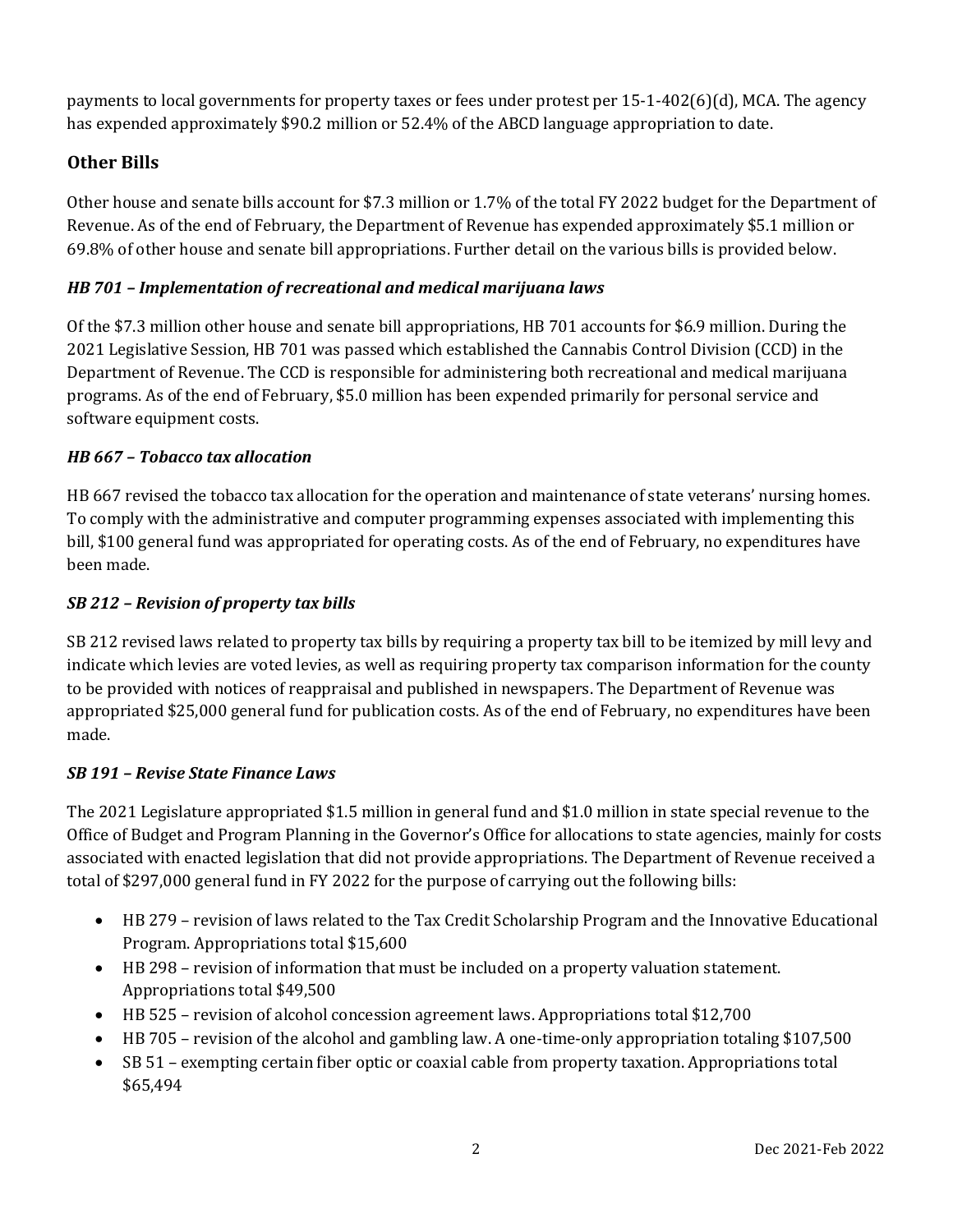- SB 126 revision of property valuation appeal laws for residential property. Appropriations total \$33,000
- SB 320 alcohol delivery endorsement. A one-time-only appropriation totaling \$13,000

As of the end of February, \$26,000 had been expended for HB 705.

#### *COVID-19 Authority*

The following chart is provided to allow the legislature to examine the funding that is available to the agency for COVID-19 impacts.

COVID Established Budget, COVID Continuing Budget. and COVID Expenditures by Fiscal Year



The majority of the CARES Act funds were for the ABCD to address operating cost increases necessary to meet the demand for ABCD products during the COVID-19 pandemic. The ABCD manages the state's wholesale liquor operations, which supplies all liquor stores in Montana. DOR used this funding to hire temporary workers for rotating shifts in order to meet increased demand and prevent a potential shut down due to pandemic-related workforce impacts. The Director's Office (DO) and Information Management and Collections Division (IMCD) received CARES I funds to pay for personal service costs to assist the Department of Commerce with the Montana Emergency Rental Assistance Program by taking phone calls and processing applications. The remaining CARES funds were distributed to the DO, Technology Services Division (TSD), IMCD, BIT, and the Property Assessment Division (PAD). These funds were used for various COVID supplies needed in the workplace including hand sanitizers, cleaning products, shields, and signage.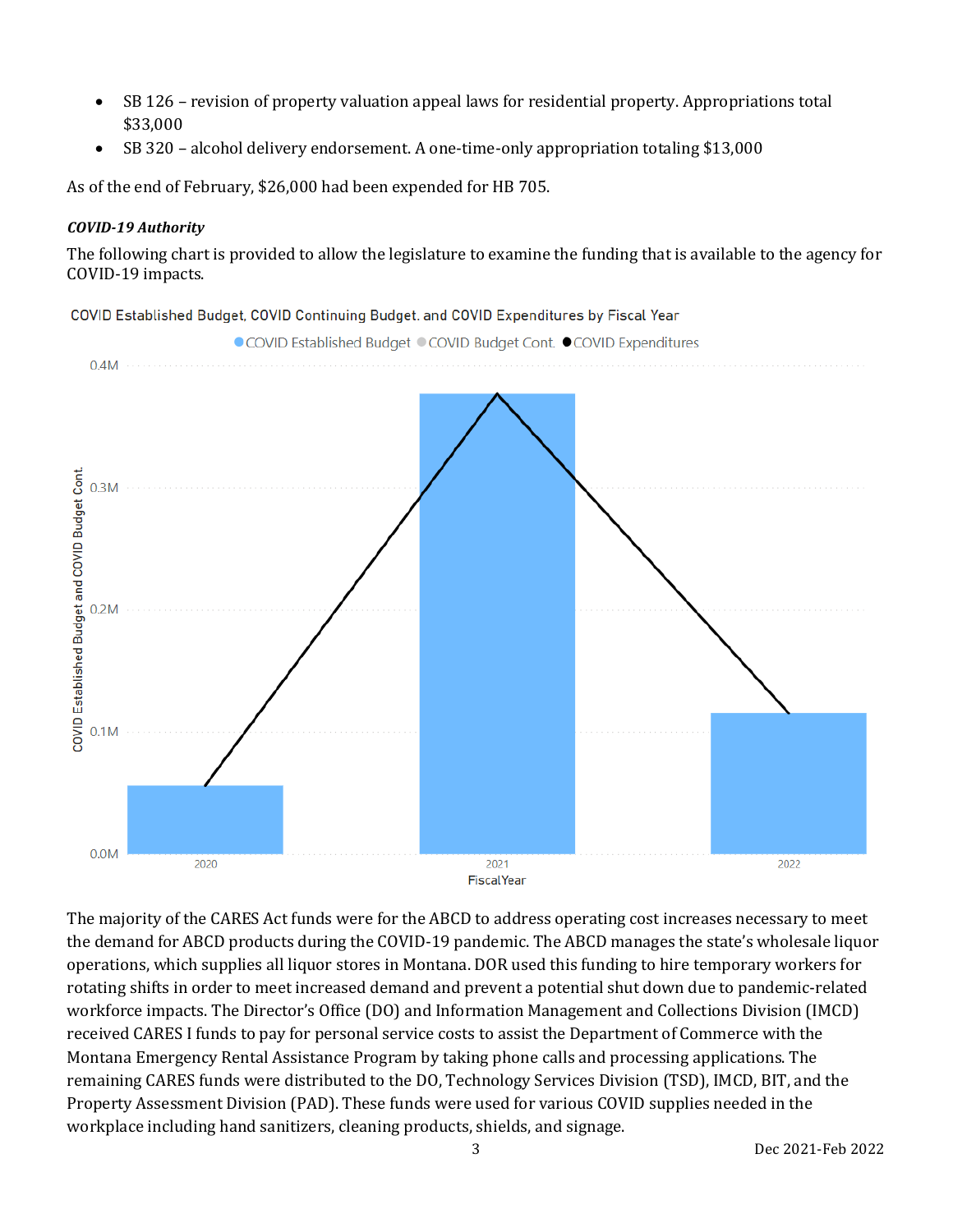## **Statutory Appropriations**

Statutory appropriations account for 45.1% of the Department of Revenues total FY 2022 budget. Of the approximately \$198.1 million budgeted in FY 2022, \$91.1 million or 46.0% has been expended. Further discussion of statutory appropriations is provided below.

#### *Tribal alcohol and cigarette cooperative agreement (18-11-101 through 18-11-121, MCA)*

The state of Montana has taxation agreements with tribal nations for alcohol and cigarette sales in order to prevent possibilities of dual taxation while promoting state, local and tribal economic development. Appropriations from these agreements total \$5.3 million for FY 2022. As of the end of February, \$2.7 million or 51.8% has been expended.

#### *Oil and natural gas production tax (15-36-331 through 15-36-332, MCA)*

All oil and natural gas producers are required to file an oil and natural gas production tax quarterly return where they will be taxed on the gross value of oil or natural gas sold. Local governments receive a portion of this revenue. Additionally, local governments distribute the revenue to various school retirement funds, countywide transportation funds, school districts, and community colleges. Oil and natural gas-related production tax appropriations total \$39.4 million. As of the end of February, approximately \$15.2 million or 38.5% has been expended.

#### *Metal mines distribution (15-37-117, MCA)*

Individuals who operate any mine or mining property are required to pay a license tax which is based on the gross value of production. FY 2022 appropriations total \$6.5 million. A portion of this revenue is distributed semi-annually to local governments where the mine is located or a county that is experiencing fiscal impacts from the mine. As of the end of February, no expenditures have been made. The next current year expenditure will not occur until May.

#### *Bentonite production tax distribution (15-39-110, MCA)*

All bentonite producers must file a bentonite production tax return every six months. Statutory appropriations for the bentonite production tax total \$650,000. This revenue is distributed semi-annually to local governments where the production occurred: Carter County and Carbon County. As of the end of February, no expenditures have been made. The next current year expenditure will not occur until March.

#### *Entitlement share (15-1-121, MCA)*

During the 2001 Legislative Session, the state of Montana assumed control of alcohol, vehicle, and gambling taxes as well as district court fees for local governments. In return, the state reimburses each local government in the form of an entitlement share. Statutory appropriations for entitlement share payments total \$146.0 million in FY 2022 and approximately \$73.0 million or 50.0% has been expended.

#### *MEDIA Act film production tax credit fee (15-31-1005(7), MCA)*

The Montana Legislature established the Montana Economic Development Industry Advancement (MEDIA) Act (2019 Legislative Session) which provides a transferable income tax credit to eligible film production companies. In order to determine a company's eligibility, they must file an application with both the Department of Commerce and the Department of Revenue. Application fee revenue is used for the department to administer the program. For FY 2022, DOR has \$20,000 in statutory appropriations and has made no expenditures.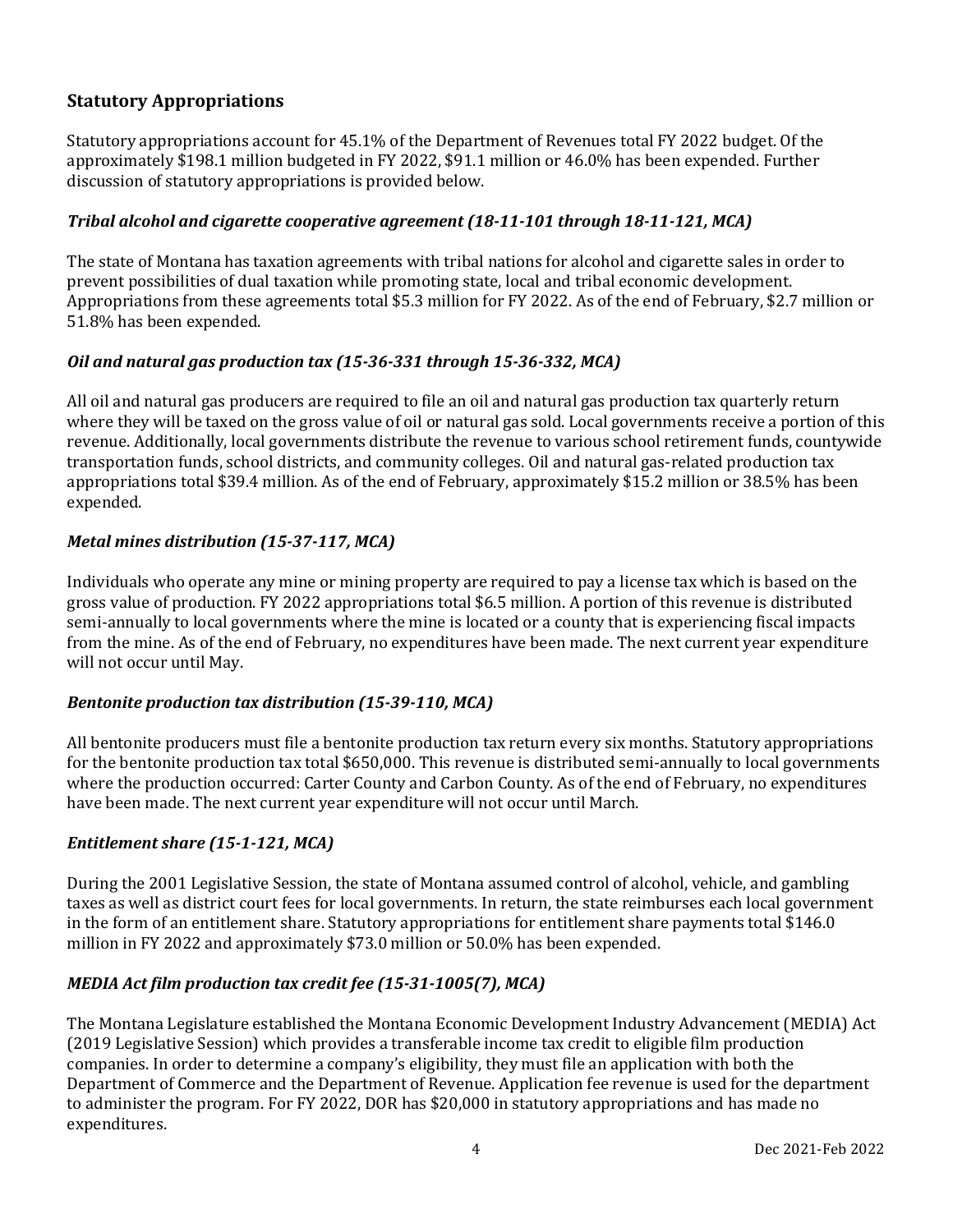### *Cigarette tax stamps (16-11-119, MCA)*

The state of Montana charges a tax on cigarettes sold by selling tax decals to wholesalers who then attach the decal to each pack of cigarettes sold in Montana. For FY 2022, appropriations from this source total approximately \$66,000, and \$16,000 or 24.5% has been expended.

#### *Out-of-State Debt Collections (Title 17, Chapter 4, MCA)*

The Department of Revenue has contracts with out-of-state attorneys for the out-of-state collections of taxes, fees, and other debts owed to the state. The costs of collection are statutorily appropriated. The FY 2022 appropriation totals \$200,000, with \$170,000 or 85.2% being expended.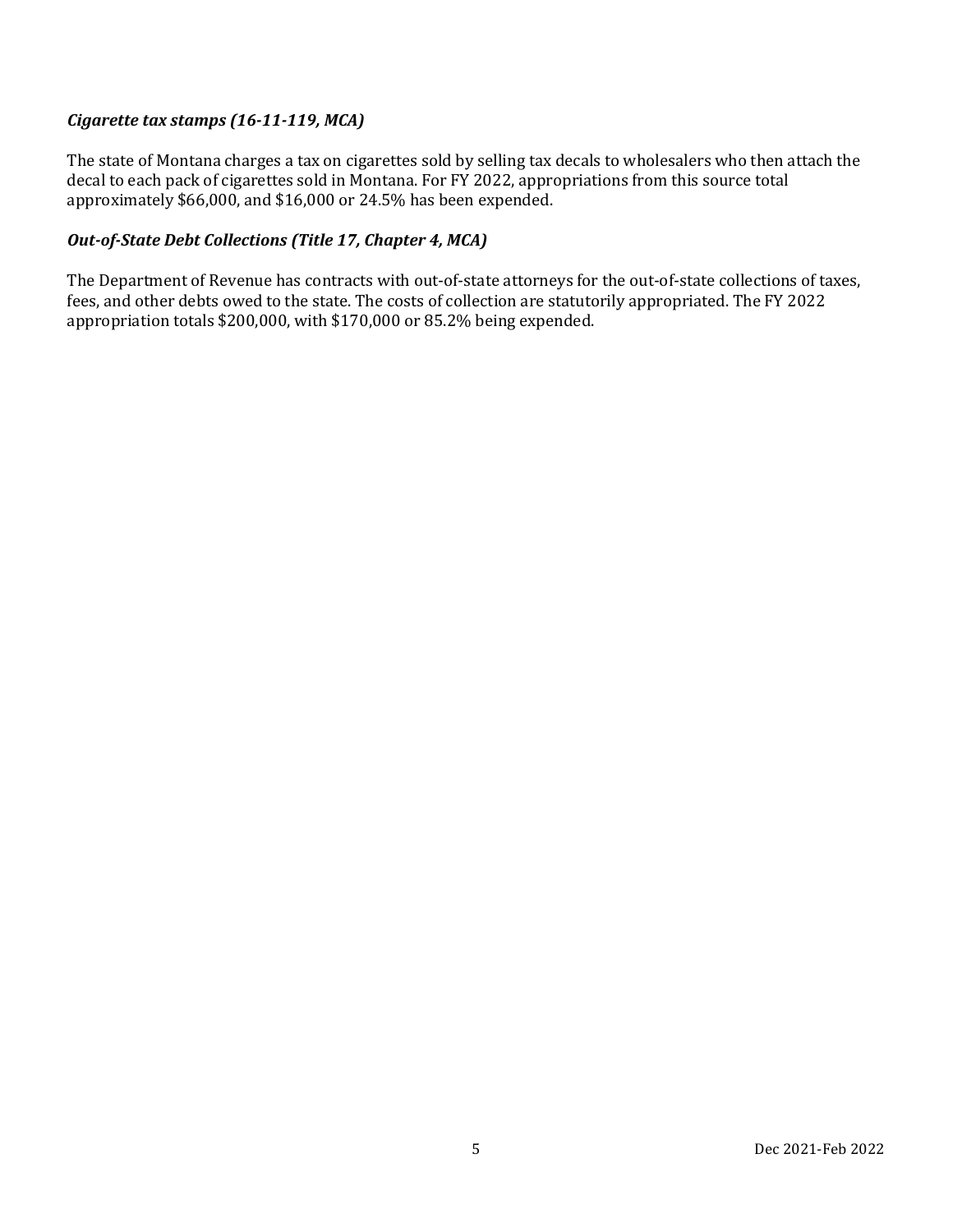## **HB 2 BUDGET MODIFICATIONS**

i.

The following chart shows the HB 2 budget as passed by the legislature, including the pay plan, and the HB 2 modified budget from December 1, 2021 through February 28, 2022. Net modifications to the budget include operating plan changes from one expenditure account to another, program transfers, reorganizations, and agency transfers of authority. The positive modifications and negative modifications are shown by program, expenditure account, and fund type.

| Legislative Budget Compared to Modified Budget - HB 2 Only |                                                   |               |                   |  |  |  |  |
|------------------------------------------------------------|---------------------------------------------------|---------------|-------------------|--|--|--|--|
| Agency Name                                                | December Modified March Modified<br><b>Budget</b> | <b>Budget</b> | Net Modifications |  |  |  |  |
| $\Box$ Department of Revenue                               | 61,204,554                                        | 61,204,554    | 0                 |  |  |  |  |
| ALCOHOLIC BEVERAGE CONTROL DIV                             | 3,282,818                                         | 3,282,818     |                   |  |  |  |  |
| <b>BUSINESS &amp; INCOME TAXES DIV</b>                     | 11,296,306                                        | 11,362,805    | 66,499            |  |  |  |  |
| <b>DIRECTORS OFFICE</b>                                    | 8.544.082                                         | 8,477,583     | $-66.499$         |  |  |  |  |
| INFORMATION MGMT & COLLECTIONS                             | 6,637,598                                         | 6,637,598     |                   |  |  |  |  |
| PROPERTY ASSESSMENT DIVISION                               | 23,047,924                                        | 23,047,924    | $\mathbf{0}$      |  |  |  |  |
| TECHNOLOGY SERVICES DIVISION                               | 8,395,825                                         | 8,395,825     |                   |  |  |  |  |
| Total                                                      | 61,204,554                                        | 61,204,554    | 0                 |  |  |  |  |

| Acct & LvI 1 DESC                            | December Modified March Modified<br><b>Budget</b> | Budget     | Net Modifications |  |
|----------------------------------------------|---------------------------------------------------|------------|-------------------|--|
| <b>E</b> 61000 Personal Services             | 45,155,277                                        | 45,155,277 |                   |  |
| $\boxplus$ 62000 Operating Expenses          | 15.939.984                                        | 15.923.117 | $-16,867$         |  |
| <b>E</b> 63000 Equipment & Intangible Assets | 30.554                                            | 47.421     | 16,867            |  |
| <b>E</b> 68000 Transfers-out                 | 1.500                                             | 1.500      |                   |  |
| ⊞ 69000 Debt Service                         | 77.239                                            | 77.239     |                   |  |

| Fund Type                      | December<br><b>Modified Budget</b> | March Modified<br><b>Budget</b> | Net Modifications |  |
|--------------------------------|------------------------------------|---------------------------------|-------------------|--|
| $\boxplus$ 01 General          | 56,220,268                         | 56,220,268                      |                   |  |
| □ 02 State/Other Spec Rev      | 993,626                            | 993,626                         |                   |  |
| <b>E</b> 03 Fed/Other Spec Rev | 279.825                            | 279.825                         |                   |  |
| $\boxplus$ 06 Enterprise       | 3,710,835                          | 3.710.835                       |                   |  |

Budget modifications include a transfer of 1.00 FTE and the associated funding totaling \$66,499 from the Director's Office to the Business and Income Taxes Division. Due to the size and complexity of Business and Income Taxes Division, this position will assist in managing and creating efficiencies for business processes.

The Department of Revenue also transferred \$16,867 from operating expenses to equipment and intangible assets to purchase a new plotter and two new printers in the Property Assessment Division to replace broken equipment that cannot be repaired.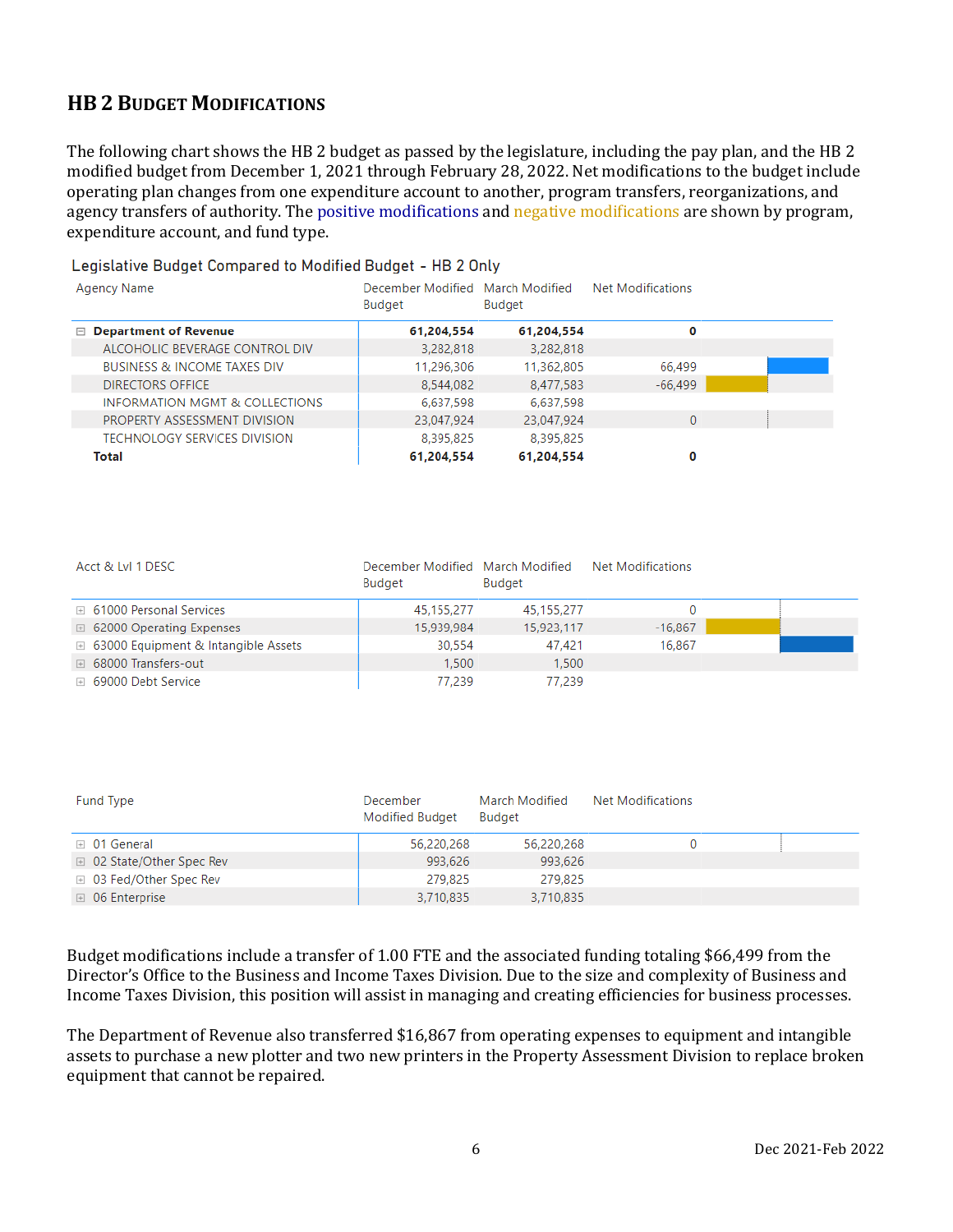## **HB 2 APPROPRIATION AUTHORITY**

The following chart shows the appropriated budget for the agency compared to expenditures through February 28, 2022.



The Department of Revenue's HB 2 modified budget totals \$61.2 million for FY 2022. The majority of the funding is from general fund for personal service expenditures. As of the end of February, DOR has expended \$33.7 million or 55.0%.

The Technology Services Division expended 41.0% of their HB 2 modified budget. This expenditure is lower compared to all the other divisions. However, this is within the normal expenditure range for the division as the majority of their costs are related to IT contracts which are not expended until closer to the end of the fiscal year.

## **Personal Services**

Personal services make up 73.8% of the total HB 2 budget for FY 2022 with \$27.5 million or 60.8% expended as of February 28, 2022.

The following chart shows the filled and vacant FTE within the agency as of February 1, 2022.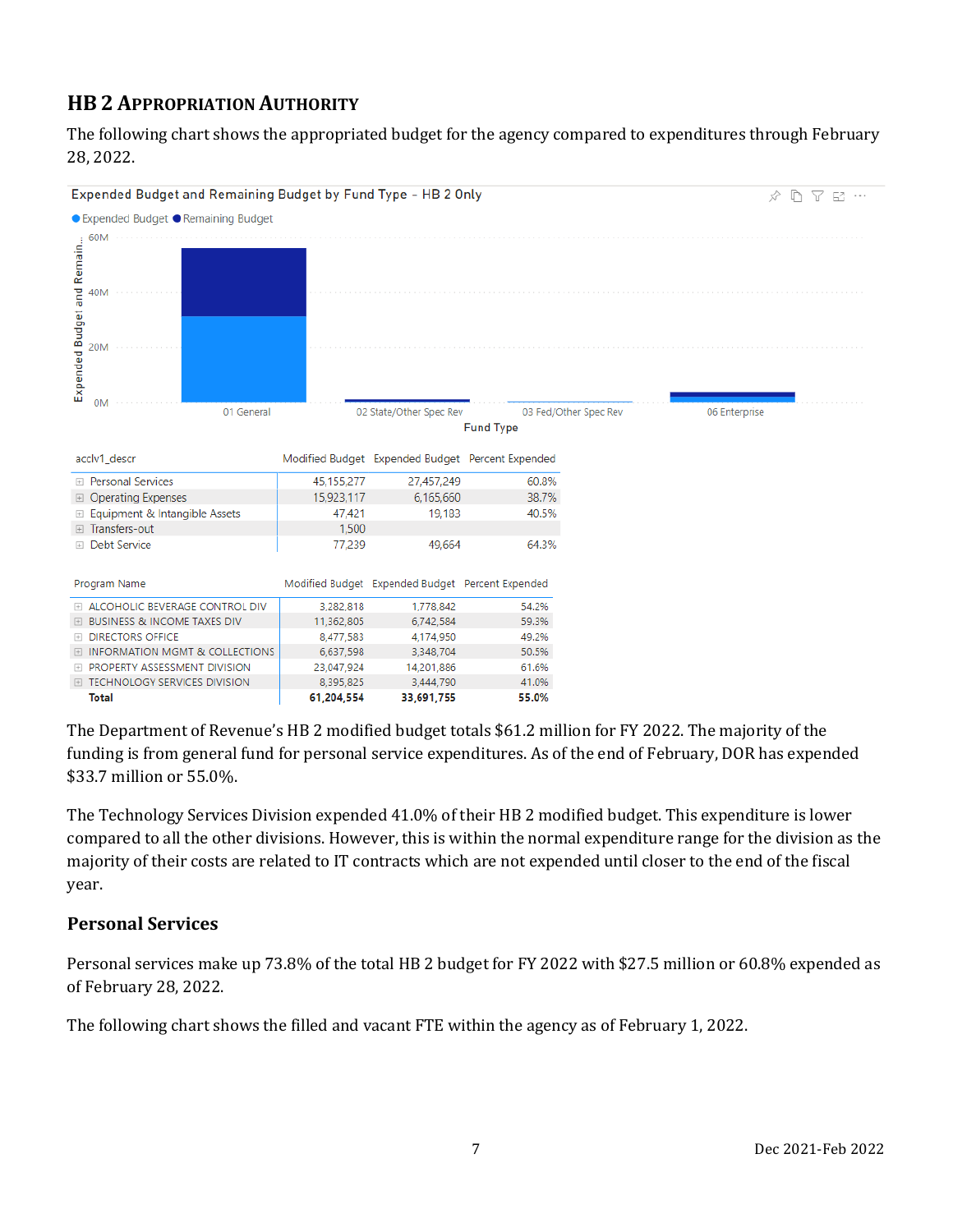

DOR had 7.9% of its HB 2 positions vacant as of February 1, 2022, which includes:

- 6.00 FTE in the Director's Office
- 3.00 FTE in the Technology Services Division
- 1.00 FTE in the Alcoholic Beverage Control Division
- 5.00 FTE in the Cannabis Control Division
- 13.95 FTE in the Information Management & Collections Division
- 10.00 FTE in the Business & Income Taxes Division
- 14.00 FTE in the Property Assessment Division

Of the 52.95 FTE vacant, 8.00 FTE are property appraisers in the Property Assessment Division, 6.50 FTE are information capture technicians in the Information Management & Collections Division, and 5.00 FTE are auditing technicians in the Business & Income Taxes Division. The agency notes that vacancies in PAD are occurring for the following reasons: to meet the 5.0% vacancy savings requirement (equal to 7.45 FTE), internal promotions, and hiring difficulties in high cost-of-living areas. Additionally, the 6.50 vacant FTE in the IMCD is an aggregate position that is used during the income tax return season, which the agency is hiring for right now.

#### **Next Steps for Personal Services Reporting**

In upcoming Quarterly Financial Reports, the LFD will begin the process of a more comprehensive look at personal services. The LFD will compare two executive "snapshots" -- July 2020 and July 2022. The analysis will identify adjustments adopted by the legislature in 2021 and modifications made by the agencies, within the confines of budget law.

The September Quarterly Financial Report will provide the complete comparison from July 2020 to July 2022. Ultimately, the analysis will result in a description of all the components that will be part of the executive's decision package one (DP 1) 2025 biennium budget request. This work will prepare legislators for budget deliberations in the 2023 session. For a review of how DP 1 works and snapshot components, please read this [short brochure](https://montana.maps.arcgis.com/apps/Cascade/index.html?appid=23095fcf15754f4fb38b63c58a884b97) from 2019.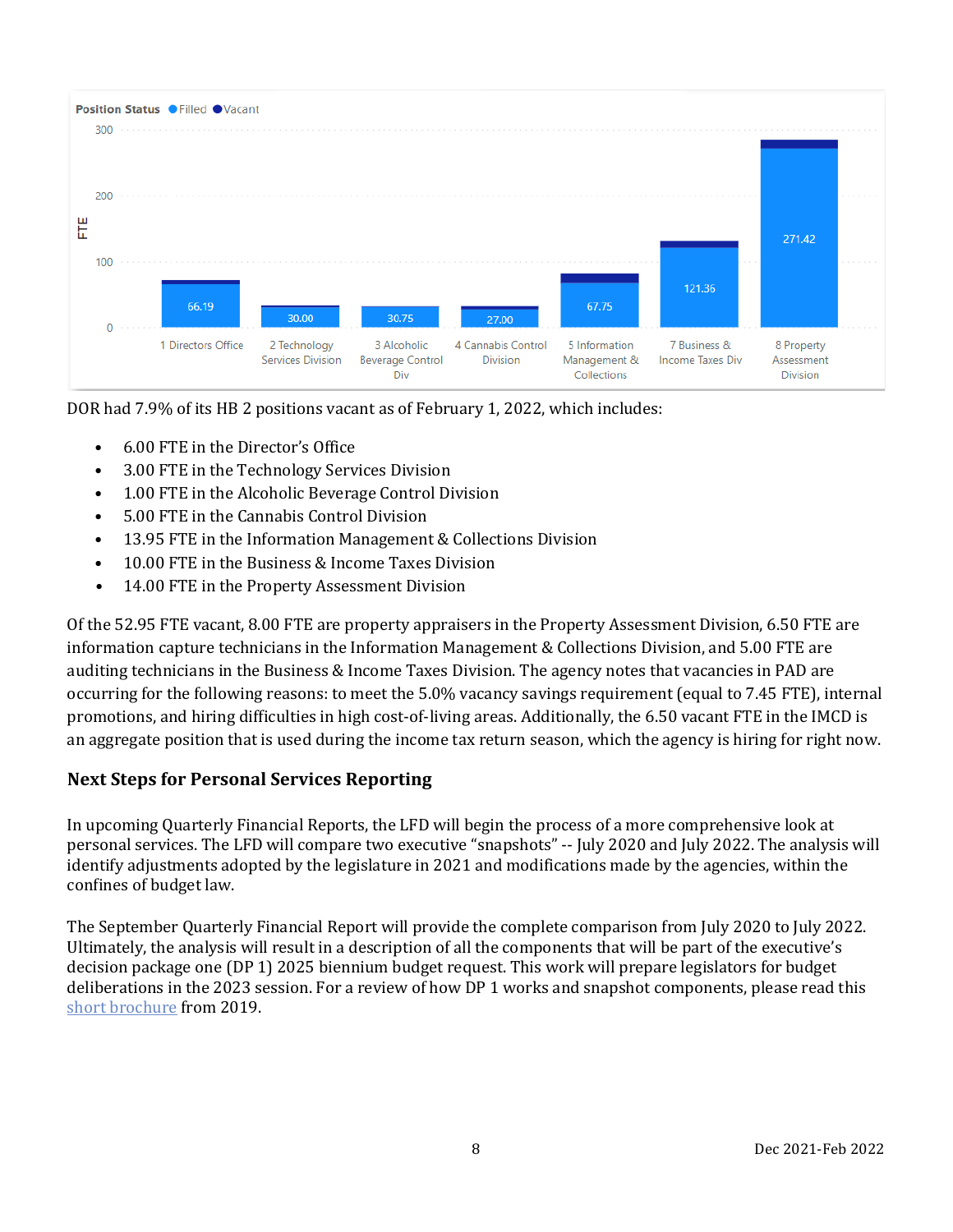## **Operating Expenses**

Operating expenditures make up 26.0% of the total HB 2 budget for FY 2022 with \$6.2 million or 38.7% expended as of February 28, 2022. Significant operating expenditures include software maintenance and rental costs.

## **OTHER ISSUES**

## **Information Technology Project Expenditures**



| Large Information Technology Projects<br>Original and Revised Delivery Date |          |                          |                   |                        |  |  |
|-----------------------------------------------------------------------------|----------|--------------------------|-------------------|------------------------|--|--|
|                                                                             | Start    | Original                 | Revised           | Change from            |  |  |
| Project                                                                     | Date     | Delivery Date elivery Da |                   | Original Delivery Date |  |  |
| Cannabis Control Division IT System                                         | 7/1/2021 |                          | 2/2/2022 1/1/2022 | $-14.8%$               |  |  |

| Large Information Technology Projects |          |                          |                   |                        |  |  |
|---------------------------------------|----------|--------------------------|-------------------|------------------------|--|--|
| Original and Revised Delivery Date    |          |                          |                   |                        |  |  |
|                                       | Start    | Original                 | Revised           | Change from            |  |  |
| Project                               | Date     | Delivery Date elivery Da |                   | Original Delivery Date |  |  |
| Cannabis Control Division IT System   | 7/1/2021 |                          | 2/2/2022 1/1/2022 | $-14.8%$               |  |  |

HB 701 was passed during the 2021 Legislative Session, which implemented the Cannabis Control Division. To implement this legislation DOR requires an update and configuration of the GenTax system to incorporate the new tax type for recreational marijuana taxation and for administering local option taxes and the various license types required in the legislation. The Cannabis Control Division began this project July 1, 2021 with a budget of \$3.0 million. The Cannabis Control Division completed this project a month earlier than the estimated delivery date on January 1, 2022 and expended all \$3.0 million.